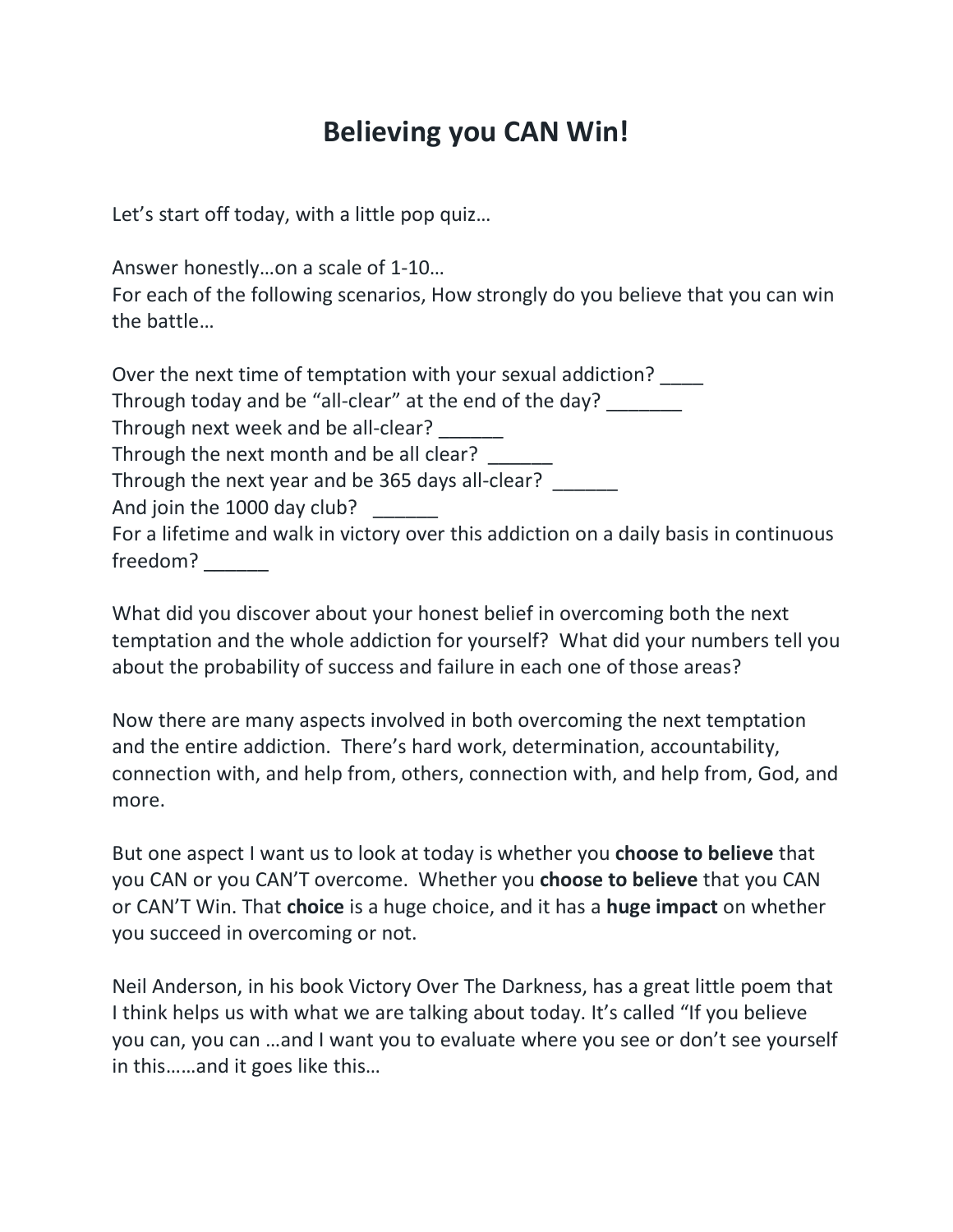## **If You Believe You Can, You Can**

If you think you are beaten  $-$  you are If you think you dare not - you don't If you want to win, but think you can't, It is almost a cinch you won't. If you think you'll lose – you've lost. For out of this world we find That success begins with a fellows will; It's all in a state of mind. Life's battles don't always go to the stronger or faster man; But sooner or later the man that wins Is the one who thinks he can.

Now Again, like I mentioned there are a number of things that we all need in order to overcome temptation, sin, and addiction in our lives, it's not just taking the power of positive believing and everything falls into place. But Believing you CAN win is huge!

Neil Anderson says "Belief incorporates the mind but is not limited by it. Faith actually transcends the limitations of the mind and incorporates the real but unseen world. The believers faith is as valid as it's object, which is the living (Christ) and written (Bible) word of God. With the infinite God of the universe as the object of Christian faith, there is **virtually no limit** to the spiritual heights that positive believing can take you."

## **Twenty Cans of Success**

Someone once said, *Whether you think you can or whether you think you can't; either way you are right***.** There is some truth to that axiom, but one doesn't overcome helplessness by the power of positive thinking. **You overcome helplessness by the power of God and believing the truth.** Someone once said that success comes in "cans" and failure comes in "cannots." The following are twenty "cans" of success that will help you overcome a sense of helplessness.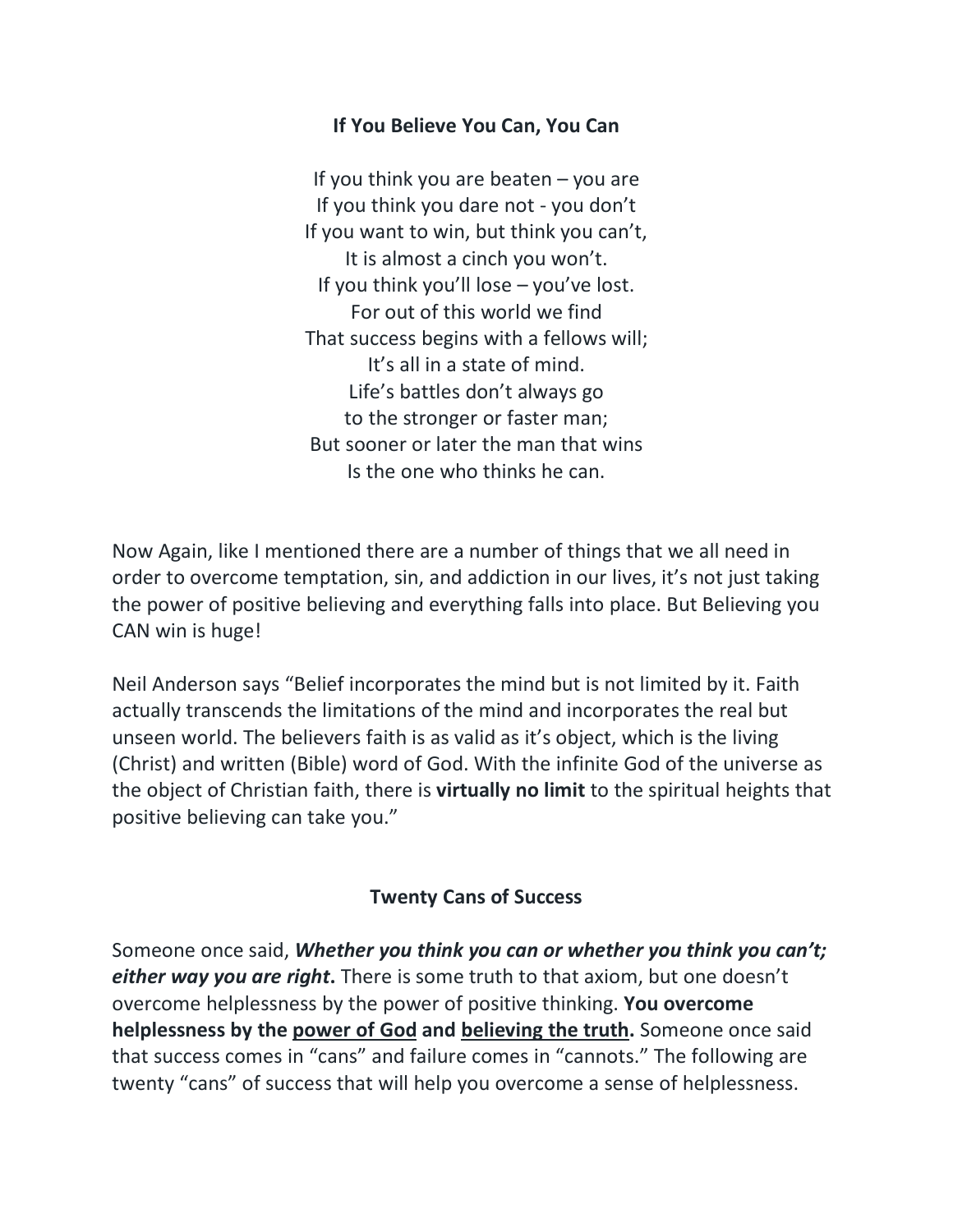1. Why should I say I can't when the Bible says I can do all things through Christ who gives me strength (Philippians 4:13)?

2. Why should I worry about my needs when I know that God will take care of all my needs according to His riches in glory in Christ Jesus (Philippians 4:19)?

3. Why should I fear when the Bible says God has not given me a spirit of fear, but of power, love and a sound mind (2 Timothy 1:7)?

4. Why should I lack faith to live for Christ when God has given me a measure of faith (Romans 12:3)?

5. Why should I be weak when the Bible says that the Lord is the strength of my life and that I will display strength and take action because I know God (Psalm 27:1; Daniel 11:32)?

6. Why should I allow Satan control over my life when He that is in me is greater then he that is in the world (1 John 4:4)?

7. Why should I accept defeat when the Bible says that God always leads me in victory (2 Corinthians 2:14)?

8. Why should I lack wisdom when I know that Christ became wisdom to me from God and God gives wisdom to me generously when I ask Him for it (1 Corinthians 1:30; James 1:5)?

9. Why should I be depressed when I can recall to mind God's lovingkindness, compassion and faithfulness and have hope (Lamentations 3:21.23)?

10. Why should I worry and be upset when I can cast all my anxieties on Christ who cares for me (1 Peter 5:7)?

11. Why should I ever be in bondage knowing that Christ has set me free and where the Spirit of the Lord is, there is freedom (Galatians 5:1; 2 Corinthians 3:17)?